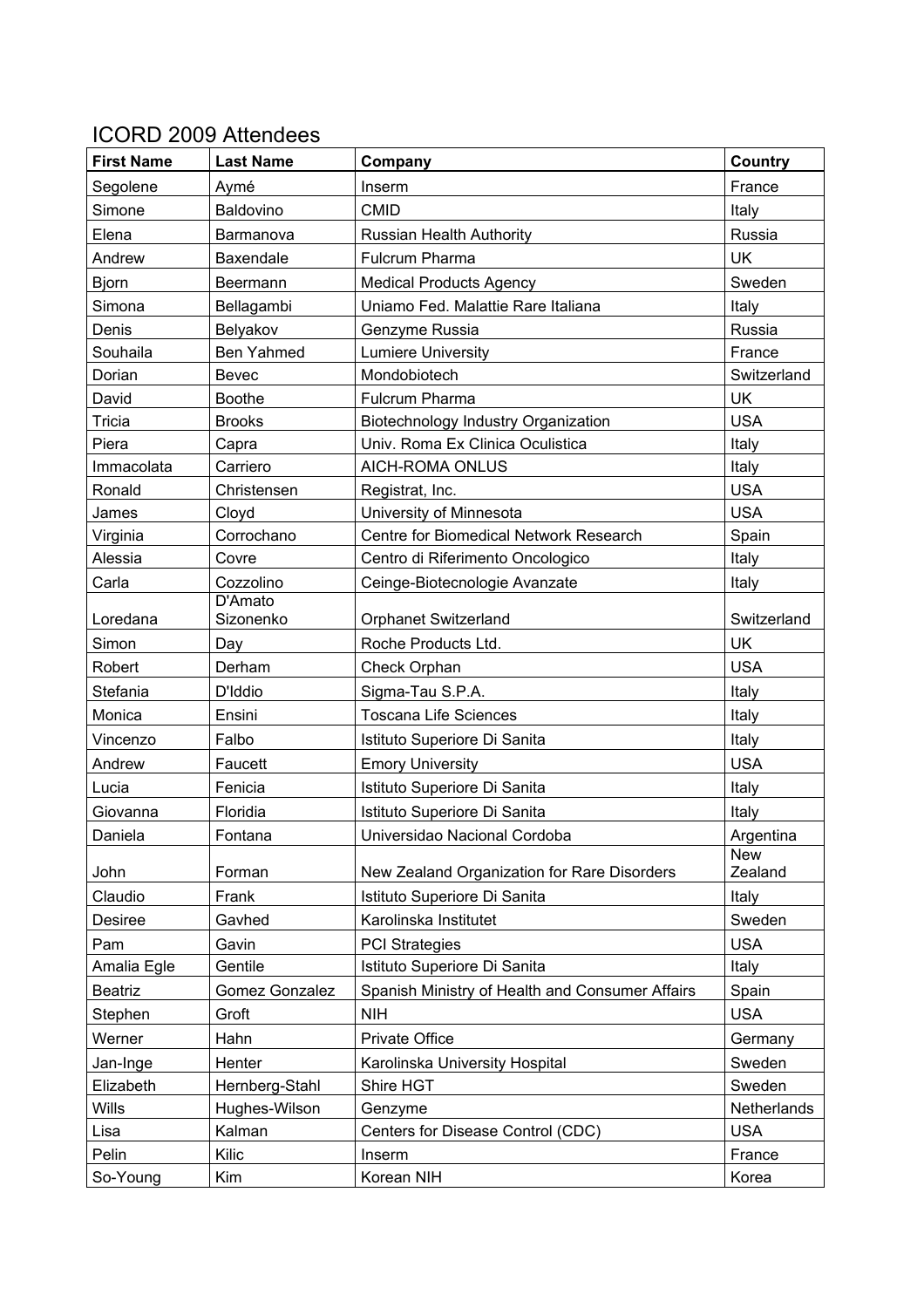| Wolfgang            | Koepcke          | <b>University Clinic Muenster</b>             | Germany    |
|---------------------|------------------|-----------------------------------------------|------------|
| Helga               | Kolle            | Fed. Ministry of Health                       | Austria    |
| Soo Kyung           | Koo              | Korean NIH                                    | Korea      |
| Sophie              | Koutouzov        | Gis - Institut Des Maladies Rares             | France     |
| Roberta             | La Piana         | <b>IRCCS C-Mondino Neurological Institute</b> | Italy      |
| Gregg               | Lapointe         | Sigma-Tau Pharmaceuticals                     | <b>USA</b> |
| Lugdivine           | Le Dez           | <b>Alexion Europe</b>                         | France     |
| Jordi               | <b>Leal Tort</b> | Orphan Europe                                 | Spain      |
| Elena               | Lesma            | University Di Milano                          | Italy      |
| Janine              | Lewis            | <b>Lockheed Martin</b>                        | <b>USA</b> |
| Jordi               | Llinares         | <b>EMEA European Medicines Agency</b>         | <b>UK</b>  |
| Stefano             | Loizzo           | Istituto Superiore Di Sanita                  | Italy      |
| Lodoviga            | Loschi           | Genzyme S.r.L.                                | Italy      |
| Michael             | Lynn             | Sosei R & D Limited                           | <b>UK</b>  |
| Maurica             | Maher            | <b>Health Canada</b>                          | Canada     |
| Mirjam              | Mann             | <b>ACHSE</b>                                  | Germany    |
| Anna                | Marabotti        | Italian National Research Council             | Italy      |
| Jose                | Marques Robalo   | Ministry of Health                            | Portugal   |
| Konstantinos        | Martikos         | Istituto Ortopedico Rizzoli                   | Italy      |
| Natalia             | Martin           | Inserm                                        | France     |
| Joe                 | McNamara         | <b>Medical Research Council</b>               | <b>USA</b> |
| Futa                | Mimoto           | Chugai Pharmaceutical                         | Japan      |
| Agenese             | Molinari         | Istituto Superiore Di Sanita                  | Italy      |
| Yukiko              | Nishimura        | The University of Tokyo                       | Japan      |
| Anders              | Olauson          | Agrenska                                      | Sweden     |
| Carla               | Paganin          | Comitato Telethon Fondazione Onlus            | Italy      |
| Giulia              | Parisi           | Centro di Riferimento Oncologico              | Italy      |
| Samantha            | Parker           | Orphan Europe Sarl                            | France     |
| Costanza            | Pazzaglia        | Policlinics A Gemelli                         | Italy      |
| Marie Teresa        | Polistina        | ASL NA                                        | Italy      |
| Agata Rita<br>Maria | Polizzi          | Istituto Superiore Di Sanita                  | Italy      |
| Manuel              | Posada           | Istituto De Salud Carlos 111                  | Spain      |
| Eleni               | Psychari         | Gis - Institut Des Maladies Rares             | France     |
| Ana                 | Rath             | Inserm                                        | France     |
| Rachel              | Richesson        | University of South Florida                   | <b>USA</b> |
| Orsenigo            | Roberto          | Orphan Europe Italy                           | Italy      |
| Dario               | Roccatello       | <b>CMID</b>                                   | Italy      |
| Emilio              | Roldan           | <b>Geiser Foundation</b>                      | Argentina  |
| Rossana             | Rondi            | Alexion Pharma Italy S.r.l.                   | Italy      |
| Fernando            | Royo             | Genzyme Corporation                           | Spain      |
| Peter               | Saltonstall      | <b>NORD</b>                                   | <b>USA</b> |
| Rosa                | Salvioli         | Istituto Superiore Di Sanita                  | Italy      |
| Sabina              | Savagnone        | <b>ARPA</b>                                   | Italy      |
|                     |                  |                                               |            |